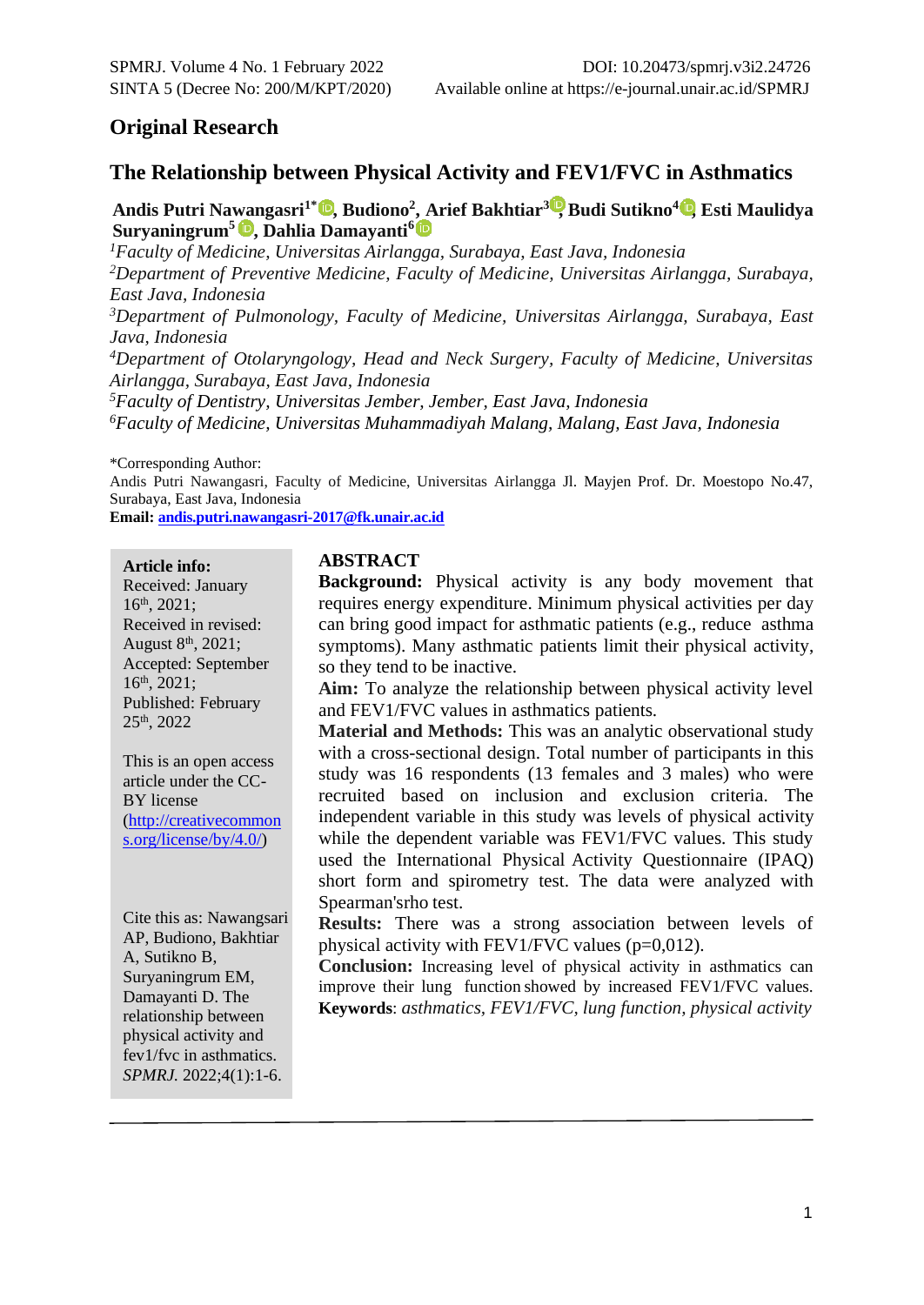# **Introduction**

The globalization era brings many changes in people's behavior patterns in their daily life due to the technology development. Technology can facilitate various social life aspects. However, technology can also have a negative impact such as reducing the daily physical activity level of people. Physical activity is any body movement that involves muscle contraction and causes the increase of energy requirement. Low physical activity level is known as one of the major causes of non- communicable diseases such as coronary heart disease, diabetes mellitus, and stroke.<sup>1</sup> Doing physical activities at a minimum level per day in correct way can bring a good impact on overall health, $2$ including on people with asthma. $3$ 

Asthma is a chronic inflammatory disorder in the airway which is constituted by the immunity system and inflammatory mediator. According to Global Initiatives for Asthma (GINA)  $2020$ <sup>4</sup>, the prevalence of asthma in many countries are still increasing. However, even hospitalization and mortality rate in some countries are decreasing, asthma still becomes a burden in society and healthcare systems. According to Indonesian Basic Health Research in 2018, the prevalence ofasthma in Indonesia is  $2.4\%$ <sup>5</sup> and the numbers of asthmatics could be bigger than expected because asthma is a disease that is often underdiagnosed.<sup>4</sup>

Lung function is a long-term predictor of overall survival rates in all gender asthmatics and a well-established mortality predictor since four decades ago.<sup>6</sup> Lung function test is also a routine check-up that can be done to evaluate the clinical condition of the asthmatics. FEV1/FVC, also known as FEV1%, is a comparison between forced expiratory volume in one second and forced volume capacity. FEV1/FVC can describe the severity of pulmonary obstruction. Some mechanisms have been known that can affect lung function including physical activity, obesity, sex, race, smoking, chronic obstructive pulmonarydisease (COPD).<sup>6</sup> Furthermore, physical

activity is the easiest modifiable risk factor to enhance lung function.

Some asthmatics limit themselves to do moderate to vigorous physical activity because physical activity is one of the risk factors of asthma attack. Although physical activity is one of the asthma attack triggers, it is not necessary for asthmatics to avoid all moderate to vigorousphysical activities.

The effects of physical activity in general health are already known but only little information is known about the direct effect of physical activity on pulmonary function.<sup>6</sup> Recent investigations have studied the association between physical activity and lung function by strengthening the musculoskeletal system in normal people or non-asthmatics,<sup>6</sup> and reducing body weight.<sup>7</sup> Physical activity can also improve asthma control status through improving lung functions, improving chronic inflammatory disorder in the airway and reducing asthma attack frequency. Immunity status of the asthmatics can also be improved by doing physical activity, which will reduce asthma attack caused by low airway infection. The endorphins results of physical activity can also reduce asthma attack which is triggered by stress.<sup>7</sup>

This study aims to analyze the correlationbetween physical activity level and FEV1/FVC value in asthmatics. This study can add an evidence of the effect of changes in physical activity levels on lung function in asthmatics and can be an additional consideration for clinicians in performing therapies.

# **Material and Methods** *Participants*

This study had ethical approval from Universitas Airlangga Hospital ethical research committee number 195/KEH/2019. There were 16 patients (13 females and 3 males) who met the inclusion criteria and were willing to participate as the subjects by signing the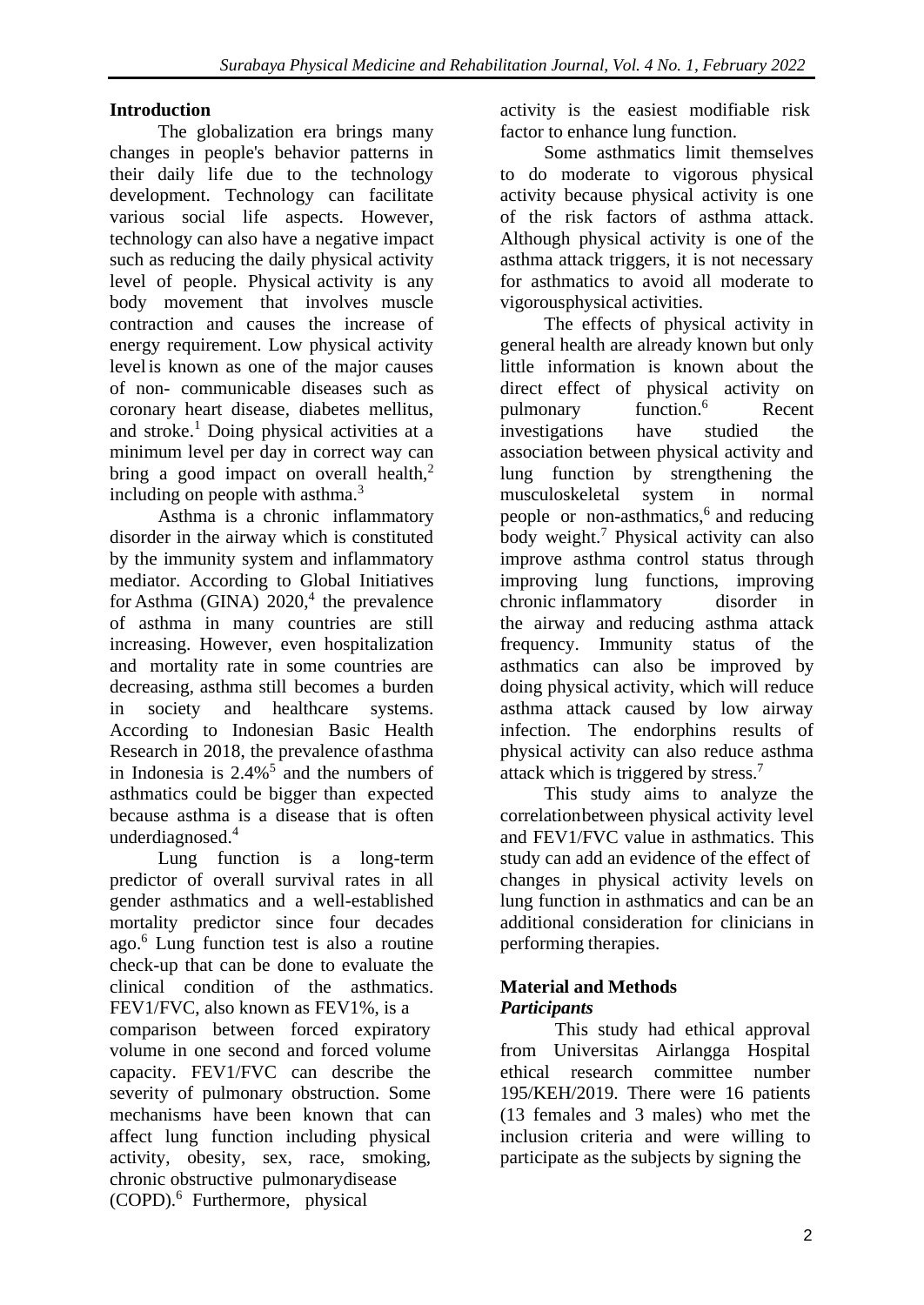informed consent after getting clear information about this research. The inclusion criteria were positive diagnosis of asthma, and aged 15-50 years old. The exclusion criteria were having a smoking habit and getting pregnant.

# *Examination Protocol Physical activity*

The level of Physical Activity was measured by using the International Physical Activity Questionnaire (IPAQ) – short form. After patients signed the informed consent, the researchers gave questions to the patients based on IPAQ – short form which contains 7questions. The answers from patients were then manually evaluated by the researchers to categorize the physical activity level of the patients.

The result was divided into 3 groups:

high, moderate, and low physical activity level. This grouping was measured in Metabolic Equivalent/ MET (Table 1, 2). MET is a ratio of the work to resting metabolic rate and also defined as oxygen uptake in milliliter/kg/minute. One MET is equal with oxygen cost of resting or sitting quietly, which is around 3.5 ml/kg/minute.

|  | Table 1. Estimated MET Value with       |  |  |
|--|-----------------------------------------|--|--|
|  | <b>Each Physical Activity Intensity</b> |  |  |

| <b>Physical activity intensity</b> | <b>MET</b> value     |
|------------------------------------|----------------------|
| Vigorous                           | 8 MET <sub>s</sub>   |
| Moderate                           | 4 MET <sub>s</sub>   |
| <b>Walking</b>                     | 3.3 MET <sub>s</sub> |
| *MET: Metabolic Equivalent of Task |                      |

| Level of                 |                                                                                                                                                                                         |  |  |
|--------------------------|-----------------------------------------------------------------------------------------------------------------------------------------------------------------------------------------|--|--|
| <b>Physical Activity</b> | <b>Physical Activity Cut-off Value</b>                                                                                                                                                  |  |  |
| High                     | If: the subject does vigorous physical activity $\geq$ 3 days per week AND the<br>total of physical activity MET-minutes per week is $\geq$ 1500.                                       |  |  |
|                          | <b>OR</b>                                                                                                                                                                               |  |  |
|                          | If: the subject does a combination of walking, moderate and vigorous<br>physical activity in 7 days AND reach a total of physical activity MET-<br>minutes<br>per week is $\geq 3000$ . |  |  |
|                          |                                                                                                                                                                                         |  |  |
| Moderate                 | If: the subject does vigorous physical activity $\geq 20$ minutes per day AND $\geq 3$                                                                                                  |  |  |
|                          | days per week.                                                                                                                                                                          |  |  |
|                          | <b>OR</b>                                                                                                                                                                               |  |  |
|                          | If: the subject does moderate with or without walking physical activity for                                                                                                             |  |  |
|                          | $\geq$ 30 minutes per day AND $\geq$ 5 days per                                                                                                                                         |  |  |
|                          | week.                                                                                                                                                                                   |  |  |
|                          | <b>OR</b>                                                                                                                                                                               |  |  |
|                          | If: the subject do a combination of walking, moderate and vigorous                                                                                                                      |  |  |
|                          | physical activity in 7 days AND reach a total of physical activity MET-                                                                                                                 |  |  |
|                          | minutes<br>per week is $\geq 600$                                                                                                                                                       |  |  |
| Low                      | If: the value does not meet the criteria for either moderate or high levels of<br>physical activity                                                                                     |  |  |

# **Table 2. IPAQ Formulae for LPA Calculation**

*\*IPAQ: International Physical Activity Questionnaire; LPA: Level of Physical Activity; MET: Metabolic Equivalent of Task*

#### *FEV1/FVC*

FEV1/FVC value was obtained from spirometry test results in the patients' medical record within 3 months period before the patients filled out the questionnaire or from on- site spirometry test if the patient is on the time for routine

spirometry check-up for asthmatics. Patients can sit or stand up during examination, and then the patient is asked to follow the nurse's instruction. The result was classified into 3 groups - very good, good, and bad (Table3).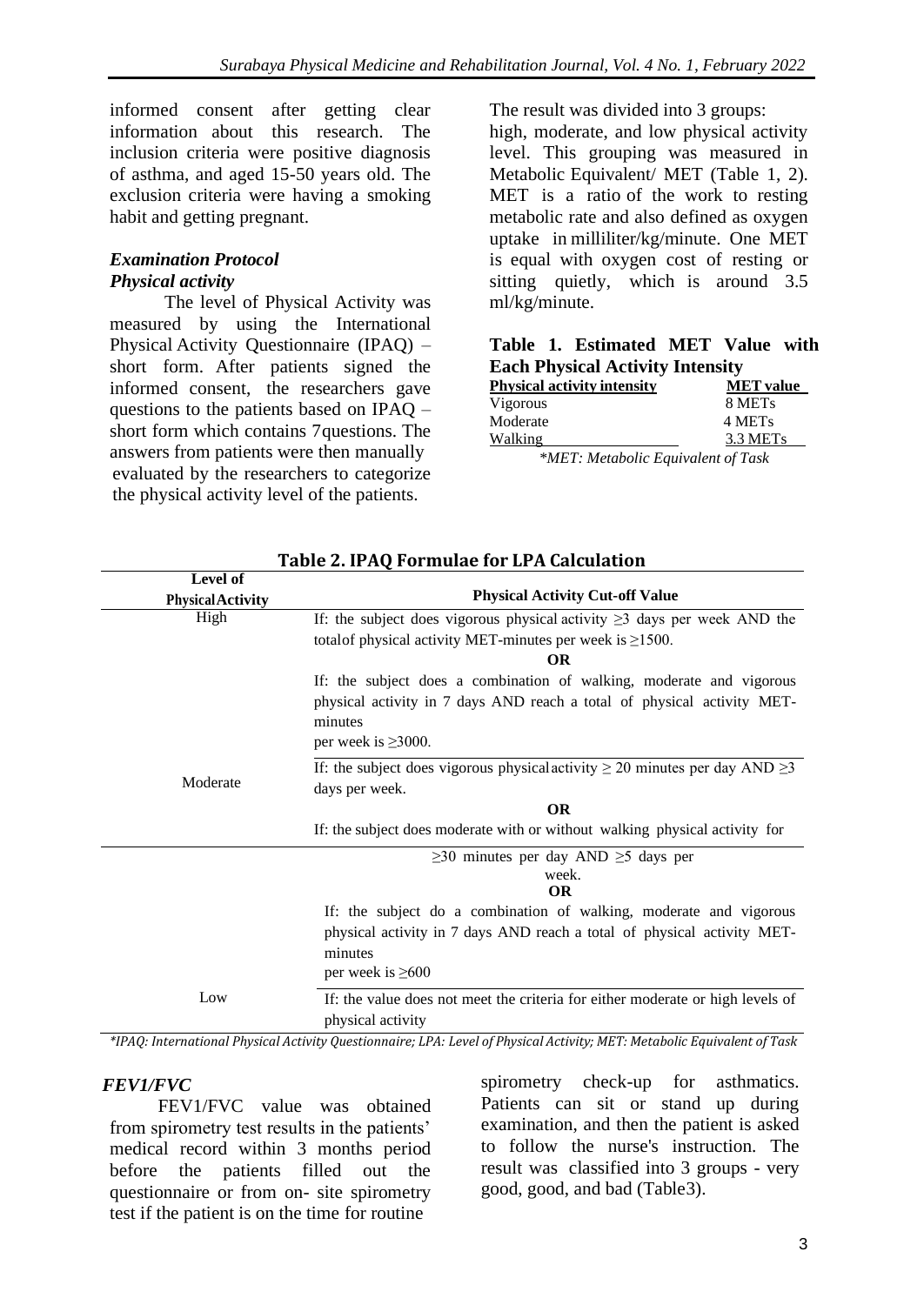#### **Table 3. FEV1/FVC Categorization**

| <b>FEV1/FVC</b> value        | Category  |  |  |
|------------------------------|-----------|--|--|
| $>80\%$                      | Very good |  |  |
| $70\% - 80\%$                | Good      |  |  |
| ${<}70\%$                    | Bad       |  |  |
| *FEV1/FVC: Ratio of FEV1/FVC |           |  |  |

#### *Statistical analysis*

Statistical analysis was performed

#### by using IBMTM SPSS 25

version software. Spearman's rho was used to analyze the correlation between the two variables.

# **Result**

This study collected data from 16 subjects; 13 females (81.25%) and 3 males (18.75%). The characteristics of the subjects were shown in Table 4.

| <b>Table 4. Baseline Characteristic of the Subjects</b> |    |      |      |             |           |
|---------------------------------------------------------|----|------|------|-------------|-----------|
|                                                         | n  | Min  | Max  | <b>Mean</b> | <b>SD</b> |
| Age (years)                                             | 16 | 21   | 48   | 35.5        | 9.42      |
| Body height (cm)                                        | 16 | 149  | 170  | 160.1       | 7.54      |
| Body weight (kg)                                        | 16 | 47   | 96   | 69.5        | 15.93     |
| BMI $(kg/m2)$                                           | 16 | 19.2 | 42.6 | 27          | 5.88      |

*\*BMI: Body Mass Index; SD: Standard Deviation*

The physical activity level of subjects was measured by using the international physical activity questionnaire (IPAQ) and the results were shown in Table 5. All participants have successfully answered the IPAQ. Of all participants, 43.75% (n=7) subjects had a high level of physical activity (LPA),  $n=6$  (37,5%)

subjects had moderate LPA, while the rest (18,75%) were engaged in low LPA. Most participants with moderate and high physical activity levels have larger MET value per day by doing a long time moderate-intensity such as mopping, sweeping, and cooking.

| Table 5. Physical Activity Level among Subjects |  |  |  |  |  |  |
|-------------------------------------------------|--|--|--|--|--|--|
|-------------------------------------------------|--|--|--|--|--|--|

| <b>Level of Physical</b><br><b>Activity</b> | <b>Male</b><br>$(n=3)$ | Female<br>$(n=13)$ | <b>Total</b><br>$(n=16)$ |
|---------------------------------------------|------------------------|--------------------|--------------------------|
| High                                        |                        |                    |                          |
| Moderate                                    |                        |                    |                          |
| Low                                         |                        |                    |                          |

FEV1/FVC was measured by using spirometry and all subjects were capable to follow the given instructions. The results were shown in Table 6. Subjects with very good FEV1/FVC value were participants in high LPA  $(n=6, 37.5%)$  and moderate LPA  $(n=3, 5%)$ 18,75%) group. Half of the subjects with good FEV1/FVC values were participants in

low LPA group  $(n=2, 12,5\%)$ , and the rests were participants in high and moderate LPA group (n=1, 6,25%, respectively). Subjects that had bad FEV1/FVC value were from moderate and low LPA group (12,5%; 6,25%) and there were no subjects with bad FEV1/FVC valuein highLPA group.

|                       | Table 6. FEVI/FVC values with Each LPA Group |                                |                           |  |  |
|-----------------------|----------------------------------------------|--------------------------------|---------------------------|--|--|
| <b>FEV1/FVC</b> value | <b>High LPA</b><br>$(n=7)$                   | <b>Moderate LPA</b><br>$(n=6)$ | <b>Low LPA</b><br>$(n=3)$ |  |  |
| Very good             |                                              |                                |                           |  |  |
| Good                  |                                              |                                |                           |  |  |
| Bad                   |                                              |                                |                           |  |  |
|                       |                                              | TITI 74/TII 7 <sub>C</sub>     | п.                        |  |  |

**Table 6. FEV1/FVC values with Each LPA Group**

Table 7 showed a significant correlationbetween physical activity level and

FEV1/FVC value in asthmatics. The characteristic of the correlation was positive. It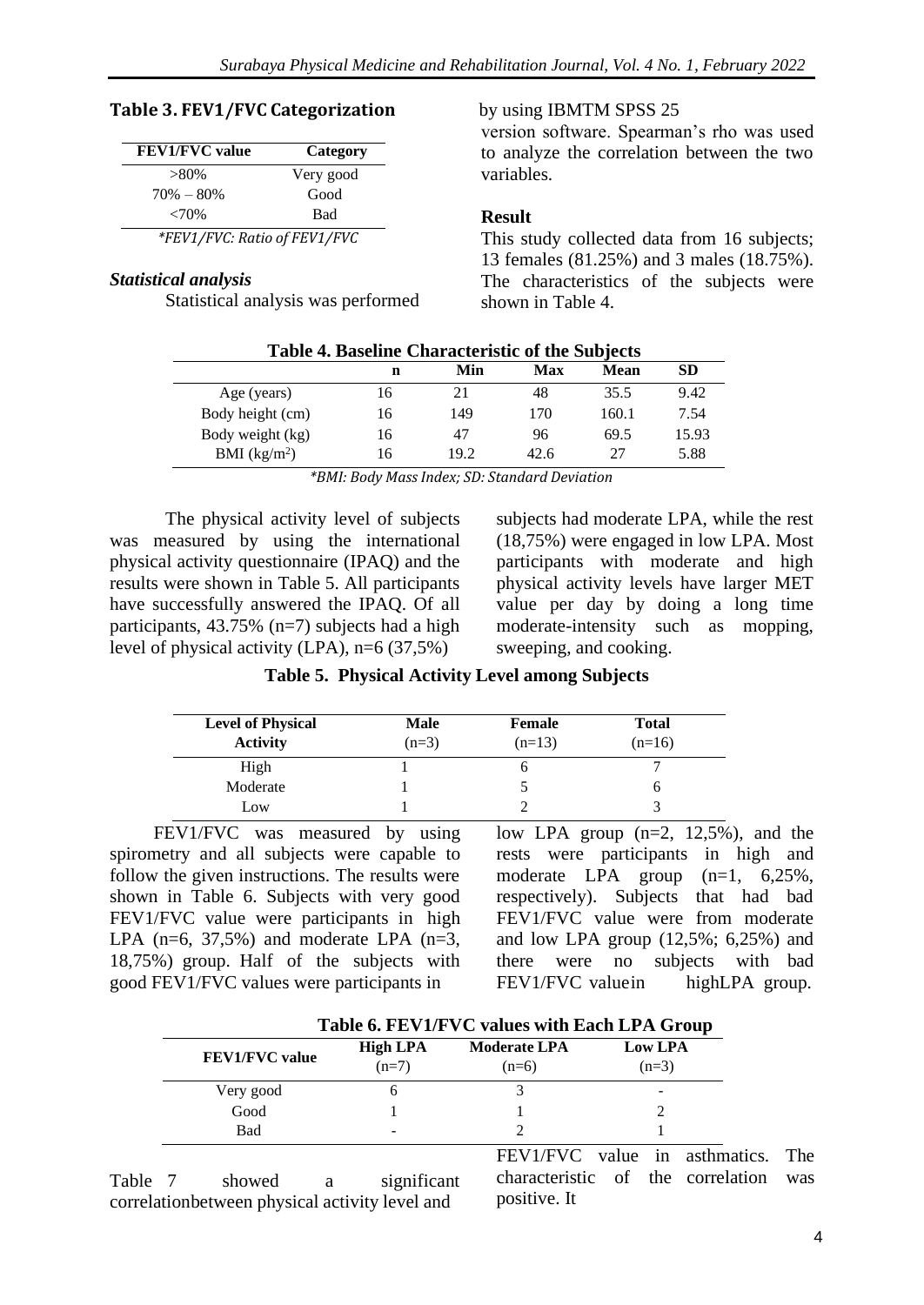indicates that higher LPA may also have higher FEV1/FVCvalue.

# **Table 7. Correlation between Physical ActivityLevel and FEV1/FVC value**

#### **Discussion**

In this study, characteristics of the subjects were female (81.25%) and male  $(18.75\%)$ , with the mean age was  $35.5\pm9.42$ and the mean BMI was 27±5.88. The gender proportion of this study is in accordance with the data from the Indonesian Ministry of Health in  $2018<sup>4</sup>$  It showed that the higher prevalence of asthma is in women. Hyperresponsive bronchi are more often found in women than men. Therefore, women have higher tendencyto get asthma.<sup>8</sup> In accordance with the data published by the Indonesian Ministry of Health in 2018,<sup>4</sup> the prevalence of asthma also increases compared with age. Increasing age has an effect on lowering the quality of lung function.4,9 BMI characteristics of the participants in this study are similar with the study from Andriani *et al.*, which found that asthma prevalence is higher in overweight- obese condition.<sup>10</sup> Obesity is one of the asthma's endogenous risk factor because the adipose tissue inside the body produce moreleptin hormone which is known as pro- inflammatory cytokine and has a role in chronicinflammatory in asthma. $11$ 

Results of statistical analysis in this study showed that the increasing physical activity level of asthmatic patients was correlated with higher FEV1/FVC value. Most participants of this study did not do vigorous physical activities in their daily life. However, they were categorized in moderate and high LPA because they had a larger amountof MET by spending more time in moderate- intensity physical activities to do housework activities (e.g cooking, mopping, sweeping). A long duration of morning walk is also reported in some female (31,25%) participants to do daily

household needs, which also contributes to a higher amount of MET. Some patients (37,5%) also reported that they were afraid to do sports activities due to asthma attack possibility. Previous studies have already explained sort of sports activities that can be done by asthmatics in their daily life. These activities are already divided by the risk level. The examples of low-risk sports are tennis, golfand bodybuilding. Soccer, volley, and basketball are examples of moderate risk sports, while marathon, swimming, and enduranceexercises are examples of highrisk sports. This study also shows the importance of sport types of education for asthmatic patients.<sup>12</sup> Azad *et al.* reported that appropriate aerobic exercise can improve lung function.<sup>13</sup>

# *Study limitations*

The design of this study was a crosssectional study which can not define the cause effect relation between physical activity level and FEV1/FVC value. Another limitation of a cross-sectional study is the limited ability tominimize the sampling error. IPAQ questionnaire was used to collect the physical activity data of participants and the questionnaire was self-reported by the participants. Thus, reporting bias can not be fully avoided.

# **Conclusion**

There was a significant correlation between higher physical activity levels and the higher FEV1/FVC value in asthmatic patients.

# **Acknowledgement**

The authors would like to express their gratitude to whoever contributed in the success of this study. The authors also say thank to the subjects of this study for their kind cooperation in this study.

# **References**

1. Booth FW, Roberts CK, Laye MJ. Lack of exercise is a major cause of chronic diseases. Compr Physiol. 2012;2(2):1143.

2. Wijaya MA, Sulistiawaty NN, Wigati KW, Herawati L. A Single Bout of Moderate Intensity Exercise Improves Concentration Level on